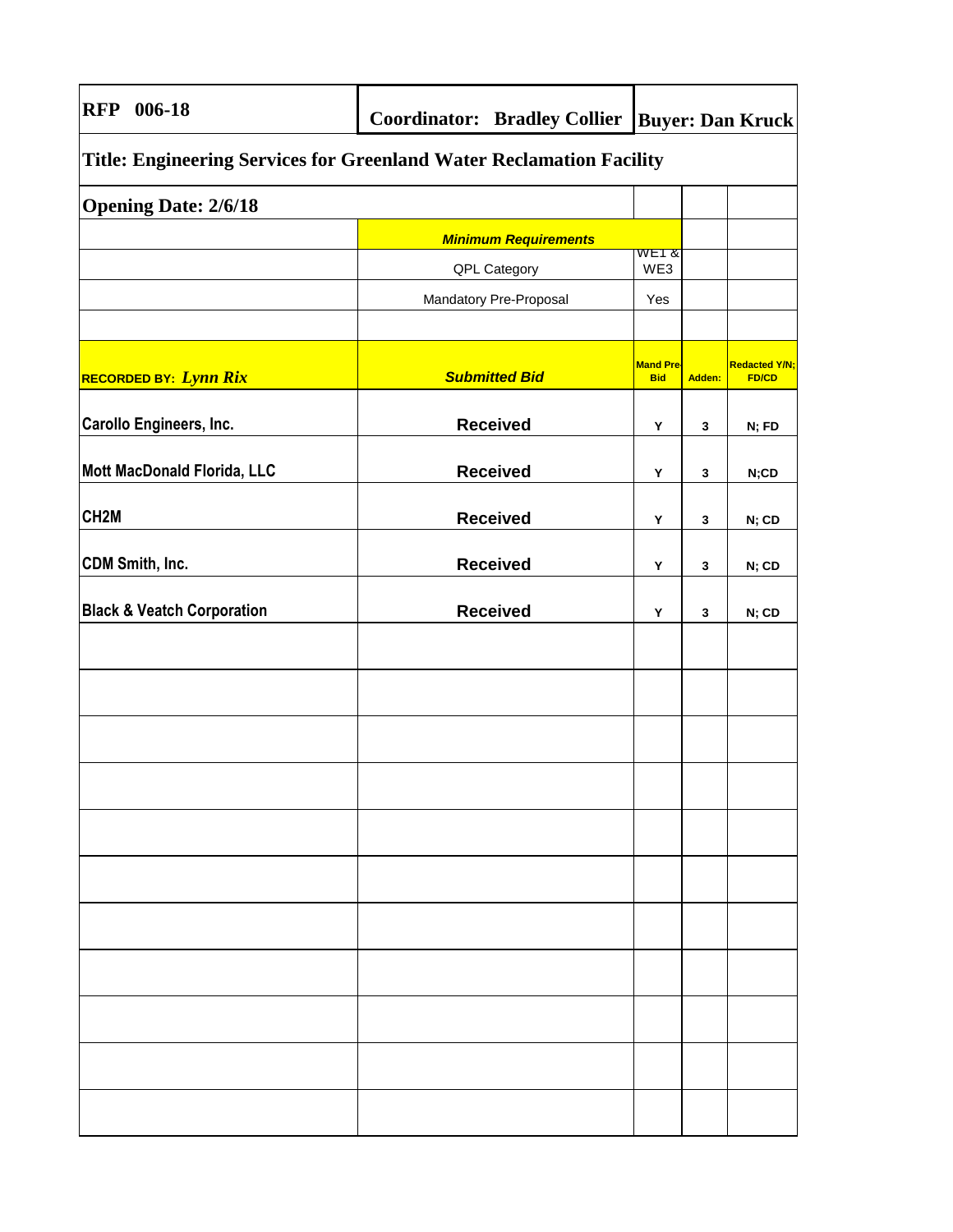| RFP # 019-18                                                                                              | <b>Coordinator: Stephen Wiggins</b><br><b>Buyer: Dan Kruck</b> |                                     |              |                     |
|-----------------------------------------------------------------------------------------------------------|----------------------------------------------------------------|-------------------------------------|--------------|---------------------|
| Title: Engineering Services for the Norwood Water Treatment Plant High Service<br><b>Pump Replacement</b> |                                                                |                                     |              |                     |
| <b>Opening Date: 2/6/18</b>                                                                               |                                                                |                                     |              |                     |
|                                                                                                           | <b>Minimum Requirements</b>                                    |                                     |              |                     |
|                                                                                                           | QPL Category                                                   | WE1                                 |              |                     |
|                                                                                                           | Mandatory Pre-Proposal                                         | Yes                                 |              |                     |
|                                                                                                           |                                                                |                                     |              |                     |
| <b>RECORDED BY: Lynn Rix</b>                                                                              | <b>Submitted Bid</b>                                           | <b>Mand Pre-</b><br><b>Proposal</b> | Adden:       | <b>Redacted Y/N</b> |
| <b>CDM Smith, Inc.</b>                                                                                    | <b>Received</b>                                                | Y                                   | 3            | N;CD                |
| <b>Wright Pierce</b>                                                                                      | <b>Received</b>                                                | Y                                   | 3            | N; FD               |
| <b>Constantine Engineering, Inc.</b>                                                                      | <b>Received</b>                                                | Y                                   | 3            | N; FD               |
| <b>Mott MacDonald Florida, LLC</b>                                                                        | <b>Received</b>                                                | Y                                   | 3            | N; CD               |
| CPH, Inc.                                                                                                 | <b>Received</b>                                                | Y                                   | $\mathbf{3}$ | N; CD               |
| <b>Hazen and Sawyer</b>                                                                                   | <b>Received</b>                                                | Y                                   | 3            | N; CD               |
|                                                                                                           |                                                                |                                     |              |                     |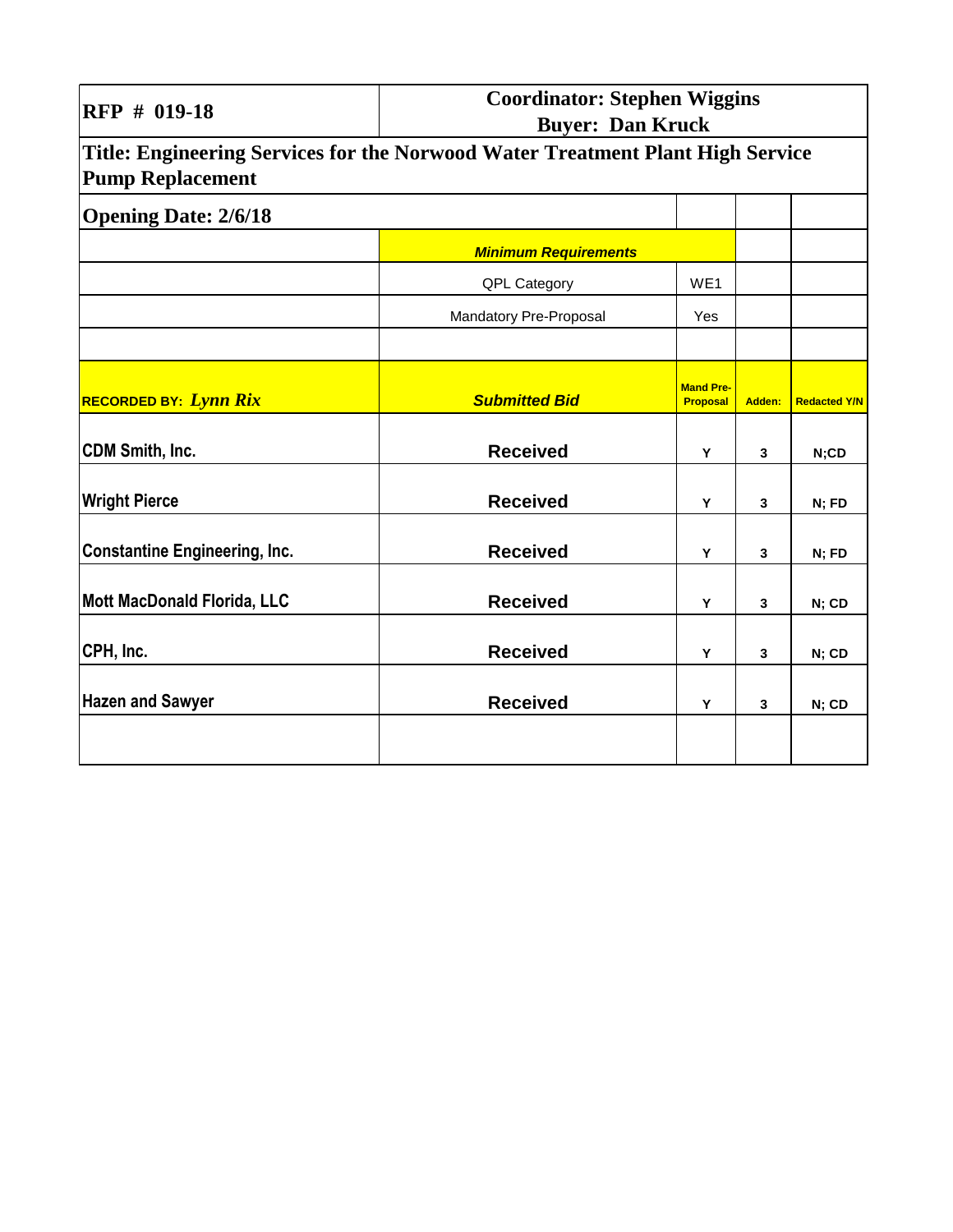| $020 - 18$<br><b>RFP</b>                                                                                 |  |                             |                                | Coordinator: Stephen Wiggins   Buyer: Dan Kruck |                                      |  |
|----------------------------------------------------------------------------------------------------------|--|-----------------------------|--------------------------------|-------------------------------------------------|--------------------------------------|--|
| Title: Engineering Services for the McDuff Water Treatment Plant High Service<br><b>Pump Replacement</b> |  |                             |                                |                                                 |                                      |  |
| <b>Opening Date: 2/6/18</b>                                                                              |  |                             |                                |                                                 |                                      |  |
|                                                                                                          |  | <b>Minimum Requirements</b> |                                |                                                 |                                      |  |
|                                                                                                          |  | QPL Category                | WE <sub>1</sub>                |                                                 |                                      |  |
|                                                                                                          |  | Mandatory Pre-Proposal      | Y                              |                                                 |                                      |  |
|                                                                                                          |  |                             |                                |                                                 |                                      |  |
| <b>RECORDED BY: Lynn Rix</b>                                                                             |  | <b>Submitted Bid</b>        | <b>Mand Pre-</b><br><b>Bid</b> | <b>Adden:</b>                                   | <b>Redacted Y/N:</b><br><b>FD/CD</b> |  |
| <b>Wright Pierce</b>                                                                                     |  | <b>Received</b>             | Y                              | 3                                               | N; FD                                |  |
| <b>Constantine Engineering, Inc.</b>                                                                     |  | <b>Received</b>             | Υ                              | 3                                               | N; FD                                |  |
| Mott MacDonald Florida, LLC                                                                              |  | <b>Received</b>             | Y                              | 3                                               | N; CD                                |  |
| CPH, Inc.                                                                                                |  | <b>Received</b>             | Y                              | 3                                               | N; CD                                |  |
| CDM Smith, Inc.                                                                                          |  | <b>Received</b>             | Y                              | 3                                               | N; CD                                |  |
|                                                                                                          |  |                             |                                |                                                 |                                      |  |